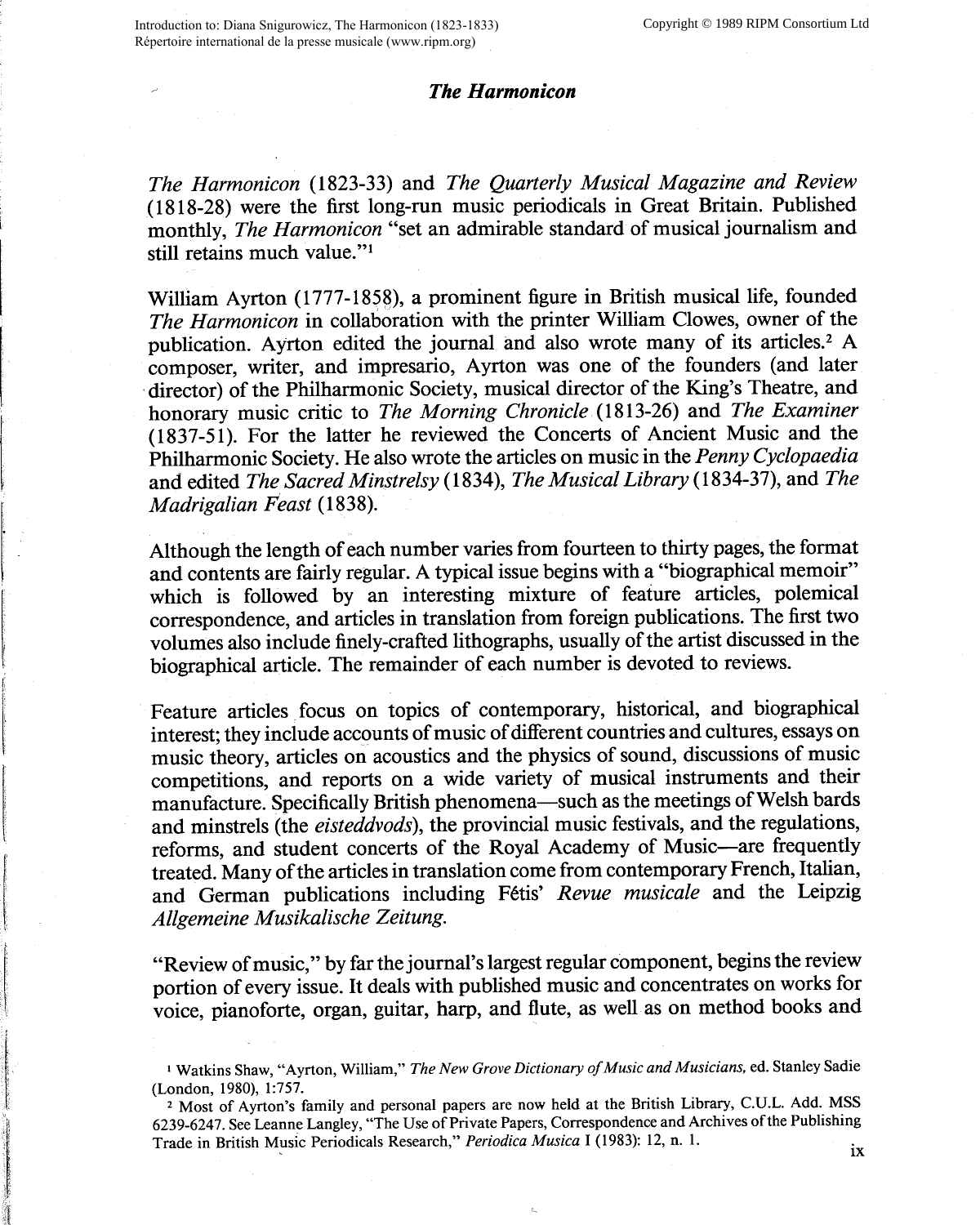instruction manuals for these instruments. Reviews in this section frequently contain numerous brief explanatory musical examples. During the concert season, each issue provides detailed notices on the Philharmonic and the Ancient Concerts, along with program listings. In addition to various benefit concerts, the activities of a number of societies, associations, and concert series are also dealt with. Among the most prominent are the Madrigal Society, the Vocal Society, the Festival of the Sons of Clergy, the British Concerts, and the City Amateur Concerts. Under the monthly rubric "the drama," lyric productions at the major theatres—Covent Garden, Drury Lane, King's Theatre, English Opera House, and the Haymarket Theatre—are discussed. The Oratorios, a series held at Covent Garden that presented mixed genre concerts as well as oratorios, are also frequently reviewed.

The regular news and review rubric "foreign musical report" is extensive and concentrates not only on major cities in Italy, Germany, France, and Austria, but also on minor music centers. The report from Paris is always comprehensive; toward the end of the publication run, there are frequent accounts of musical events in New York and other American cities. Partially collated from foreign journals, these reports cover a variety of subjects ranging from theatrical productions, concert life, itineraries of artists and impresarios, and theatrical management and finances, to reports of new publications and newly-invented instruments. There are also a number of foreign reports on performances given by child prodigies.

With each issue of *The Harmonicon*, subscribers received an independent music supplement consisting of six or seven complete pieces frequently for voice, pianoforte, organ, or harp-one by a contemporary "eminent composer, and the remainder . . . selected from the best productions of the great masters." Many selections were written specifically for *The Harmonicon* and some were also reviewed in the journal. Several compositions in the supplements were written by women composers.

An announcement at the end of volume V (1827) promised a "new and improved series," one lighter and more popular in character; but, other than reducing the size of the foreign musical report, the contents of later issues do not alter significantly. The only new regular addition is the monthly "extracts from the diary of <sup>a</sup> dilettante," a compilation of diverse thoughts, quotations, and anecdotes on a variety of contemporary musical topics.

Although very few contributions in *The Harmonicon* are signed, three pseudonyms recur sporadically-"Clio," "Fayolle," and "Veritas." These have not been identified. One, two, four, five, and six asterisks are occasionally employed in the journal as a special signature. A set of three asterisks never appears as a signature. The reader must take care in distinguishing these special signatures in the journal from our editorial indication for an unsigned contribution, three spaced asterisks (\*\*\*).Such special signatures and pseudonyms of an indeterminate character, e.g.,

<sup>3</sup>"Prefatory Address," *The Harmonicon* I, no. 1 (January 1823): 1.

X